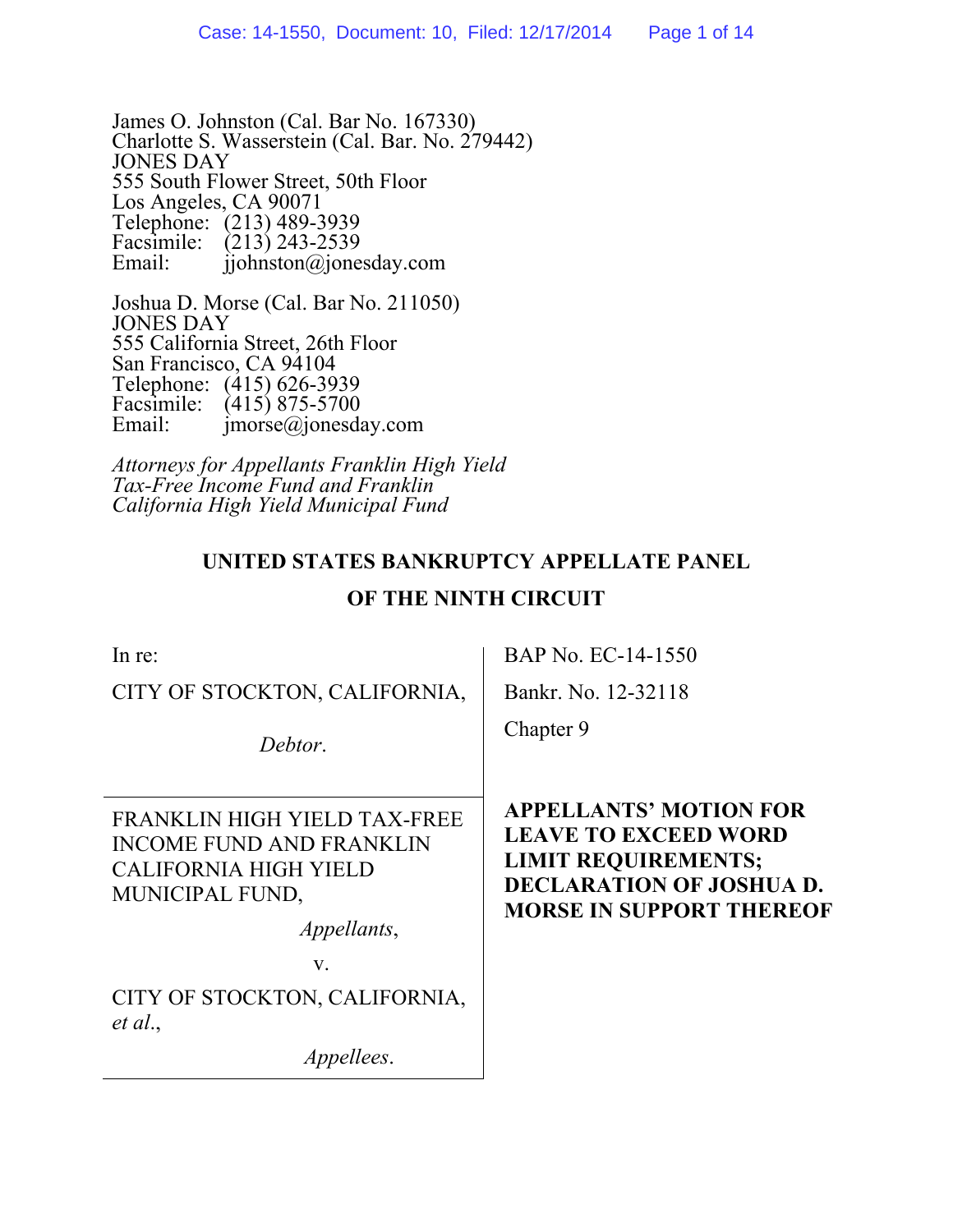#### **INTRODUCTION**

Appellants Franklin High Yield Tax-Free Income Fund and Franklin California High Yield Municipal Fund (collectively, "Franklin") hereby move for authorization to file principal briefs (appellant and appellee) of no more than 21,000 words each and a reply brief of no more than 10,500 words, in each case enlarging the word limitation set forth in Rule 8015(a)(7)(B) of the Federal Rules of Bankruptcy Procedure (the "Bankruptcy Rules") by fifty percent. This is Franklin's first request for such relief.

### **BACKGROUND**

This appeal arises from the contested confirmation of a plan of adjustment in one of the largest, highest-profile, and hardest-fought municipal bankruptcy cases ever conducted under chapter 9 of the Bankruptcy Code.

Franklin is the sole beneficial owner of the \$35,080,000 Stockton Public Financing Authority Lease Revenue Bonds, 2009 Series A (Capital Improvement Projects) for which appellee City of Stockton (the "City"), as chapter 9 debtor, is liable. Pursuant to the *First Amended Plan For The Adjustment Of Debts Of City Of Stockton, California, As Modified (August 8, 2014)*<sup>1</sup> (the "Plan"), Franklin has

<sup>1</sup> [Bankr. Docket No. 1645].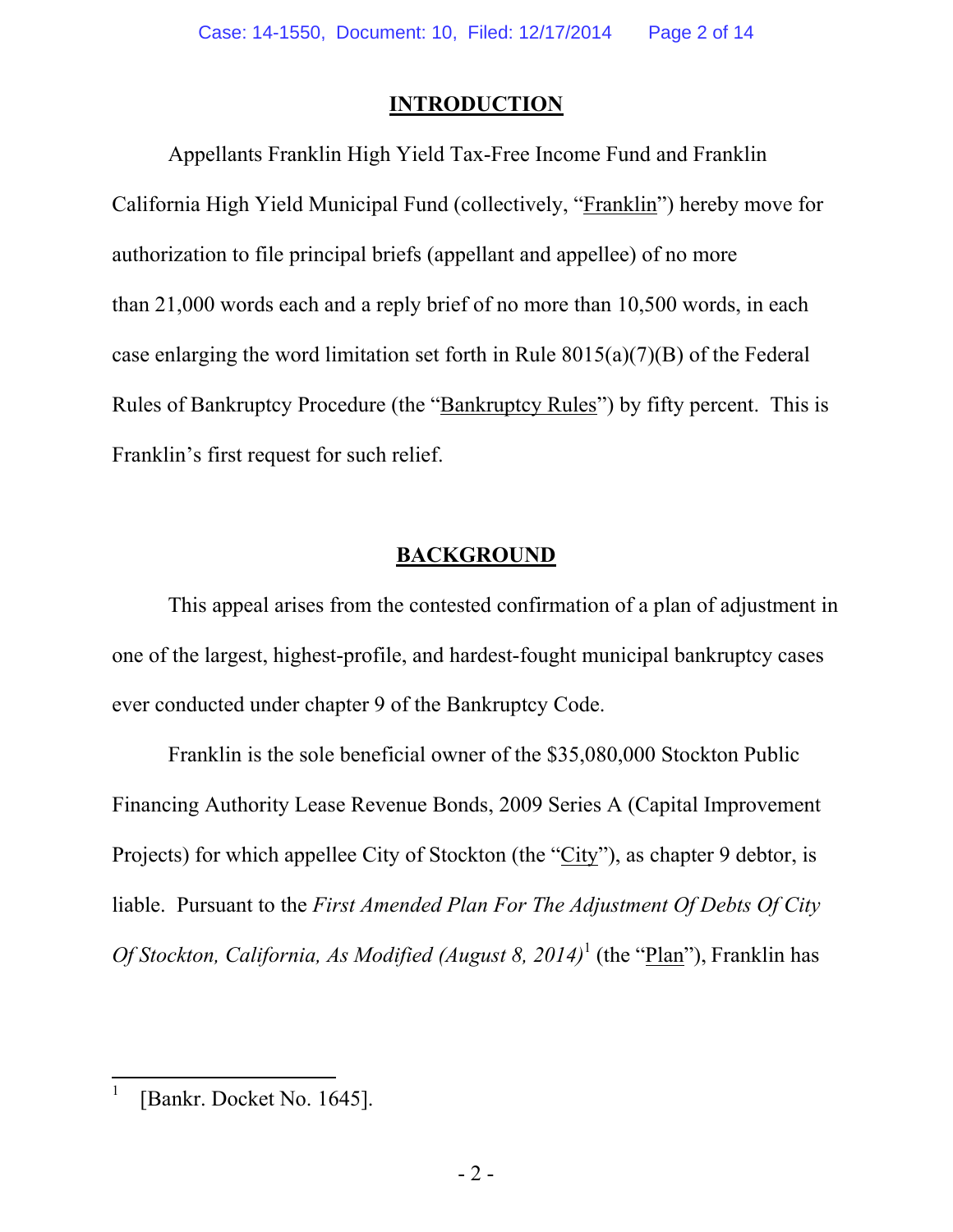an allowed secured claim of \$4,052,000 and an allowed unsecured claim of \$32,551,625.93 in respect of those bonds.

The Plan provides for Franklin to be paid the full amount of its secured claim but less than 1% of its unsecured claim. The Plan does not provide for any other payments, compensation, or distributions to Franklin, now or in the future. As a result of that treatment, Franklin voted to reject the Plan and objected to its confirmation on several grounds. Following a one-week contested confirmation trial and substantial post-confirmation briefing and oral argument, on October 30, 2014, the Bankruptcy Court overruled Franklin's objections and confirmed the Plan pursuant to oral findings of fact and conclusions of law. A minute order reflecting the Bankruptcy Court's ruling was entered that same  $day^2$ but, to date, no confirmation order has been entered.

Franklin filed a notice of appeal of confirmation of the Plan on November 12, 2014. Franklin and the City have filed a joint motion requesting that the Court establish an agreed-upon briefing schedule pursuant to which, among other things, Franklin's principal brief would be due on March 2, 2015. Franklin files this motion to request enlargement of the applicable word limitation on principal and reply briefs so that the parties are able to provide the Court with the factual background and legal analysis necessary for a full and fair adjudication

<sup>2</sup> [Bankr. Docket No. 1747].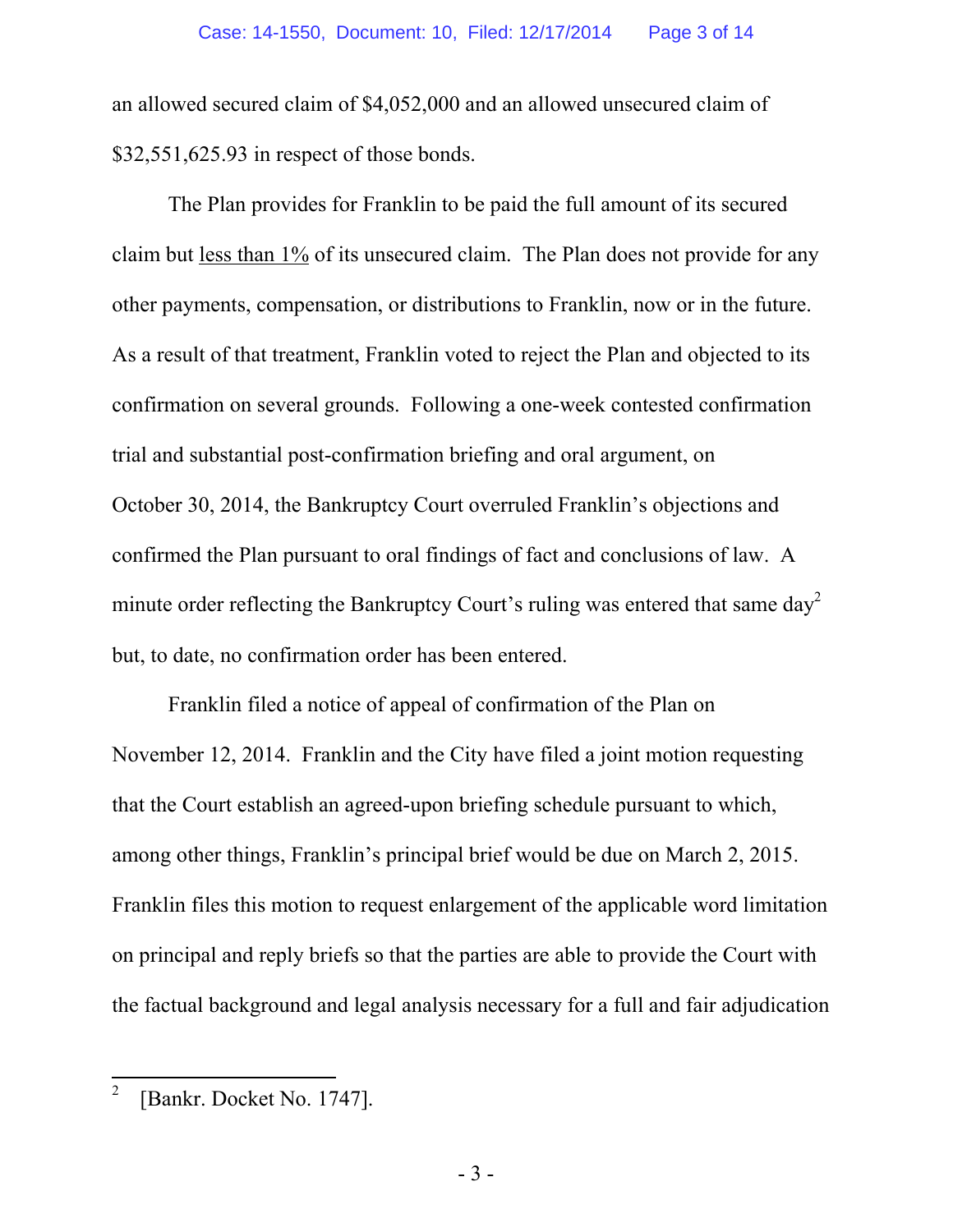of this appeal. The City has informed Franklin that it opposes the requested enlargement.

#### **ARGUMENT**

Under Bankruptcy Rule 8015(a)(7), a principal brief may not exceed 14,000 words and a reply brief may not exceed  $7,000$  words.<sup>3</sup> Pursuant to Ninth Circuit BAP Rule 8015(a)-2, Franklin requests that the Court enlarge the word limit for principal briefs (appellant and appellee) to 21,000 words each and for Franklin's reply brief to 10,500 words, a fifty percent enlargement in each case.

An enlargement is appropriate under the circumstances for several reasons. *First*, the record in this appeal is voluminous. The City's chapter 9 case has lasted more than two-and-a-half years. The hearing on confirmation consumed five full trial days – plus an additional full day of post-trial argument – and included the live testimony of thirteen fact and expert witnesses. Testimony from an additional seven fact witnesses was submitted via written declaration. The trial transcript runs more than 1,340 pages, and approximately 1,534 trial exhibits were admitted into evidence.

<sup>3</sup> Although the Ninth Circuit BAP Rules currently do not contain word limits akin to those in the newly-amended Bankruptcy Rules, Bankruptcy Rule 8015(f) requires the Court to "accept documents that comply with the applicable [word count] requirements of" the Bankruptcy Rules. Fed. R. Bankr. P. 8015(f).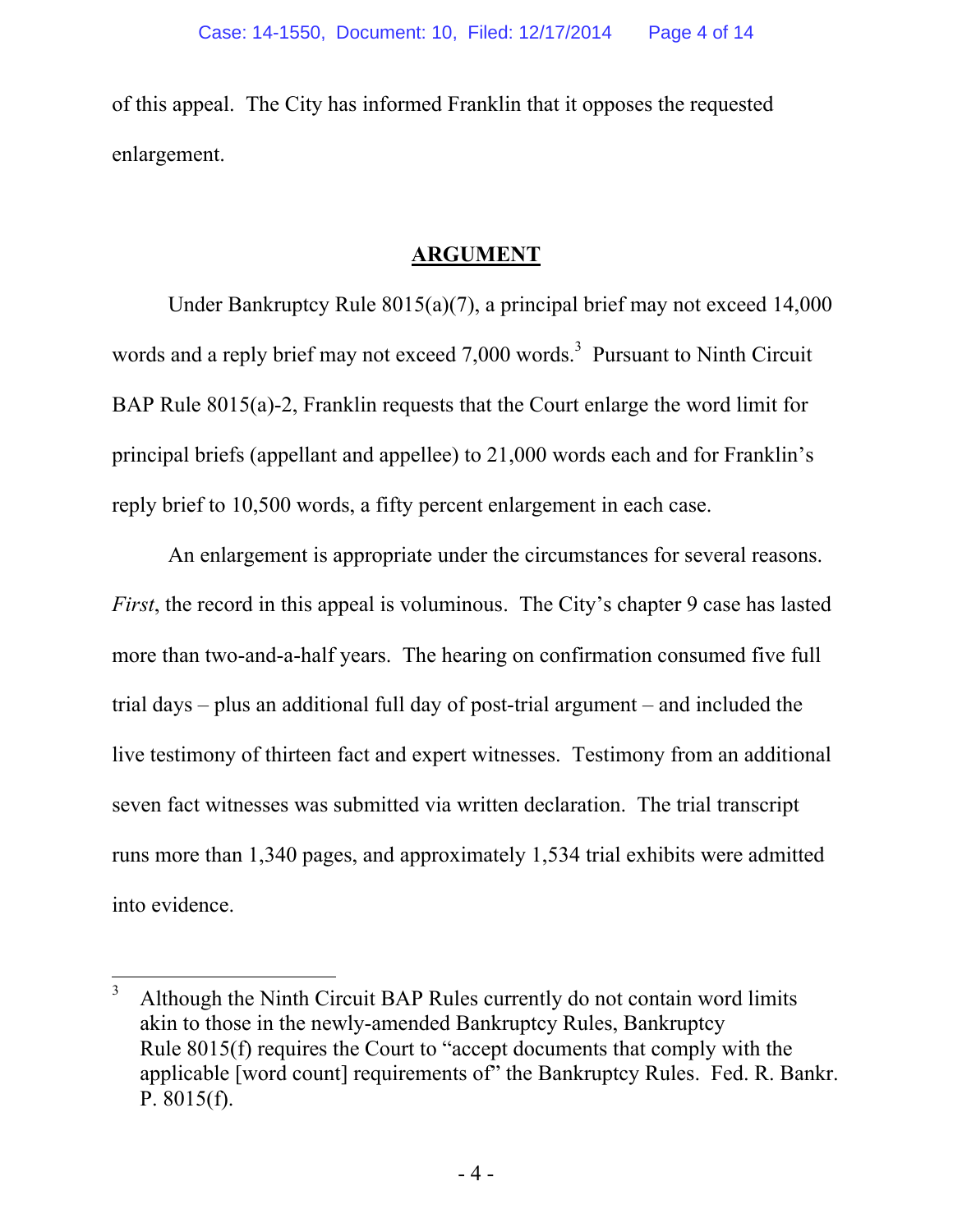*Second*, the issues presented on appeal are complex, important, and not subject to controlling precedent. Franklin filed over 215 pages of objections to confirmation, and additional briefing respecting the Plan totaled over 783 pages (in pleadings filed by eleven other interested parties), for a total of nearly 1,000 pages of confirmation-related briefing. Among other things, Franklin's objections raise a number of important issues as to which there is no binding authority, including (a) whether a chapter 9 plan of adjustment that provides a recovery of less than one cent on the dollar is in "the best interests of creditors" as required by section 943(b)(7) of the Bankruptcy Code; (b) whether the City improperly classified, disparately treated, and unfairly discriminated against Franklin's unsecured claim by providing similarly-situated unsecured creditors and claims with recoveries ranging from more than fifty cents on the dollar to payment in full; (c) whether the City was required to disclose and seek approval of more than \$13 million in fees that it paid to professionals during the bankruptcy case without court approval; (d) whether claims for retiree health benefits not payable for up to eighty years in the future must be discounted to present value for purposes of allowance in a chapter 9 case; and (e) whether the City acted in good faith in light of the Plan's punitive treatment of Franklin.

As evidenced by the massive scope of briefing before the Bankruptcy Court, Franklin cannot provide the Court with the factual background and legal analysis

- 5 -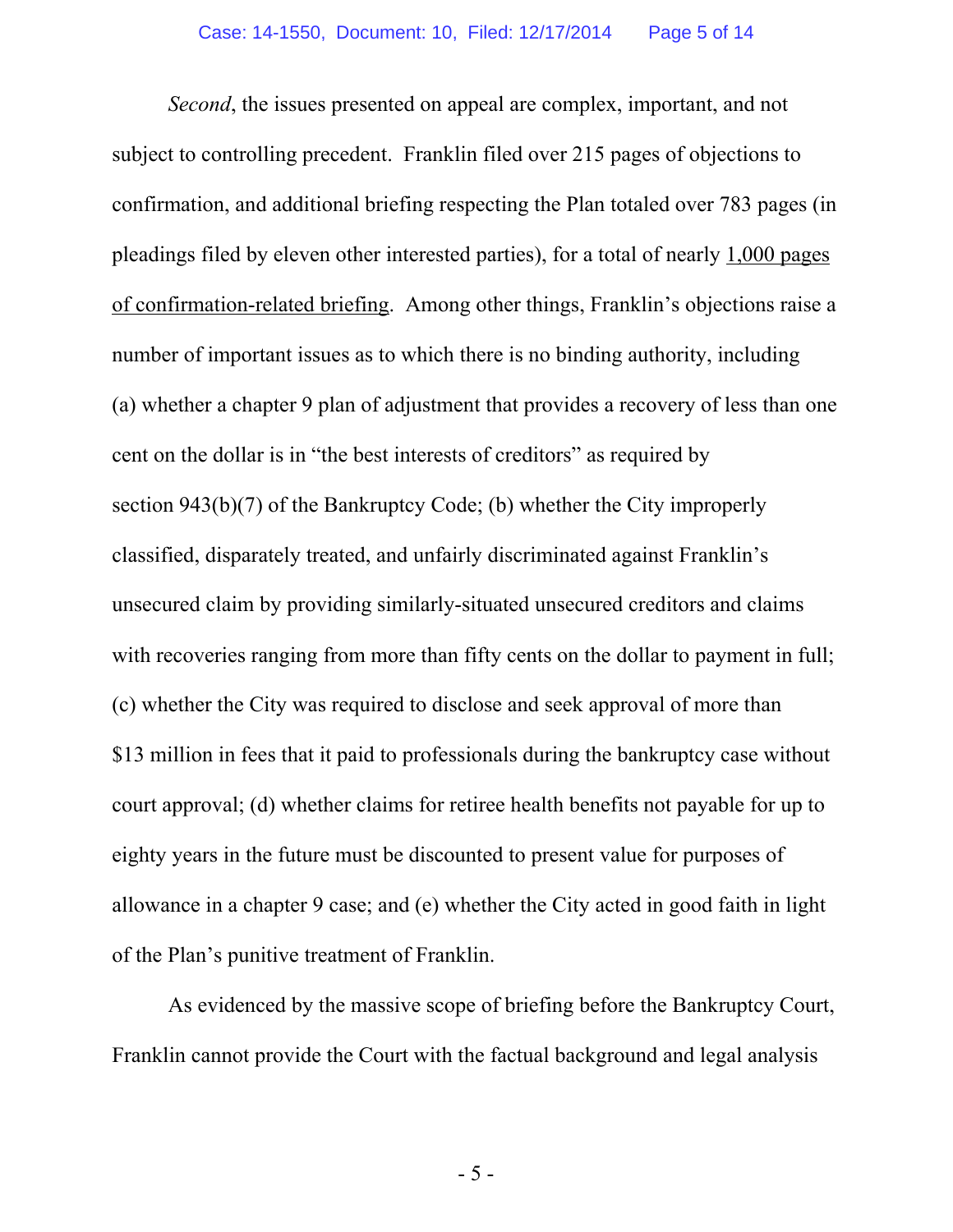necessary for the full and fair adjudication of those issues if it remains subject to the word limitations imposed by Bankruptcy Rule  $8015(a)(7)(B)$ .

*Third*, there is likely to be more than one appellee in this appeal. In addition to the City, a number of the City's other creditors participated in the confirmation proceedings and four or more creditors or creditor groups may seek to file briefs supporting the Plan on appeal. As they did before the Bankruptcy Court, those creditors and creditor groups are likely to raise issues and make arguments that are different from those made by the City. Franklin will need to address the arguments raised by all of those parties in both its principal and reply briefs, further necessitating the need for an enlargement of the word limit.<sup>4</sup>

#### **CONCLUSION**

For the foregoing reasons, Franklin respectfully requests that the Court enlarge the word limit for principal and reply briefs by fifty percent, to 21,000 words and 10,500 words respectively (subject to Franklin's right to seek a further enlarge of the word limit for its reply brief should the number and volume of appellee briefs so warrant), in each case excluding the corporate disclosure statement, table of contents, table of citations, statement with respect to oral

<sup>4</sup> To the extent that multiple parties file appellee briefs, Franklin may require an additional enlargement of the word limit for its reply brief. Franklin reserves the right to seek such additional relief after the various appellee briefs have been filed and the necessary scope of its reply brief is known.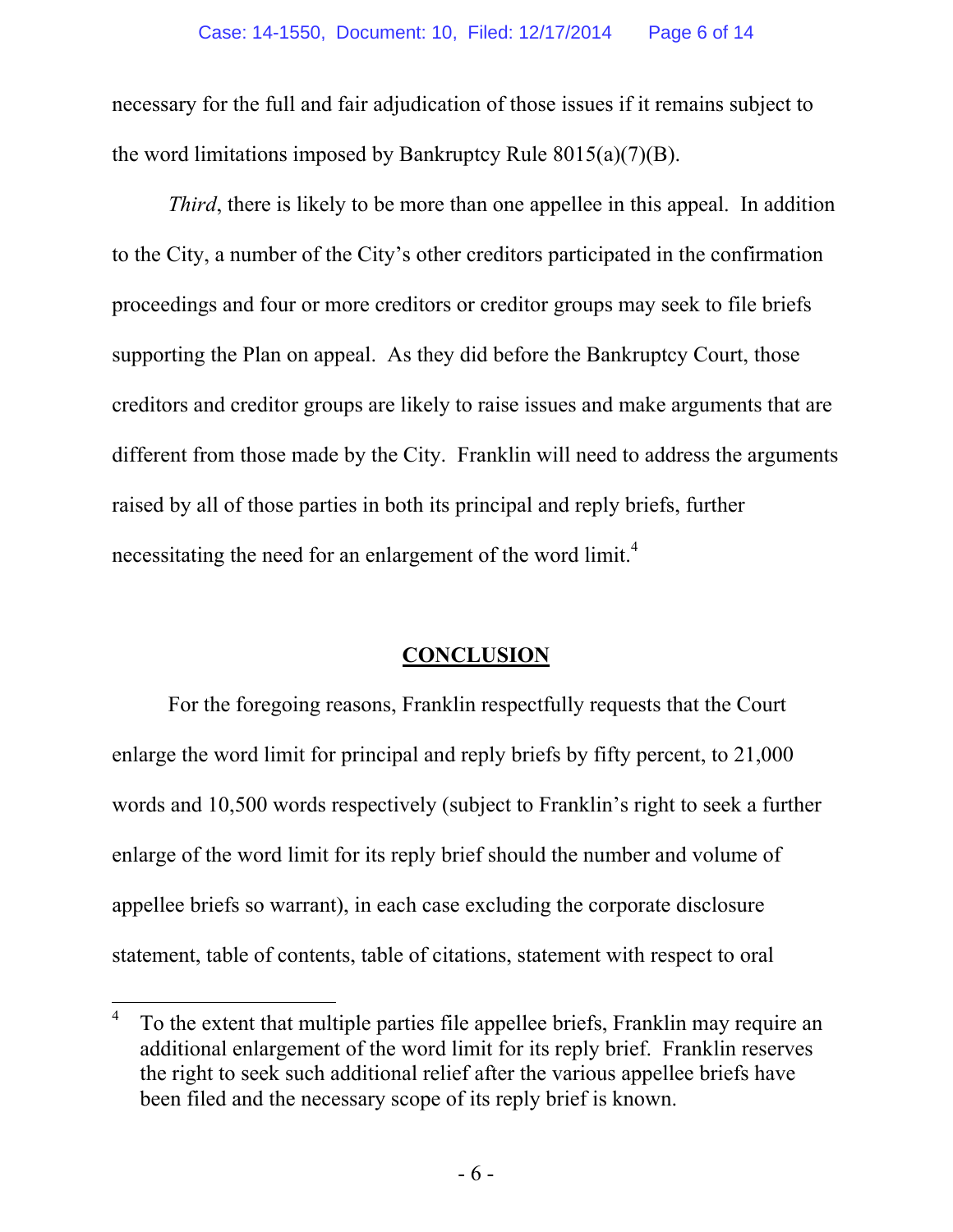argument, addendum of statutes, rules and regulations, and certifications of counsel

as permitted by Bankruptcy Rule  $8015(a)(7)(b)(iii)$ .

Dated: December 17, 2014 JONES DAY

 By: */s/ James Johnston*  James O. Johnston Joshua D. Morse Charlotte S. Wasserstein

> *Attorneys for Appellants Franklin High Yield Tax-Free Income Fund and Franklin California High Yield Municipal Fund*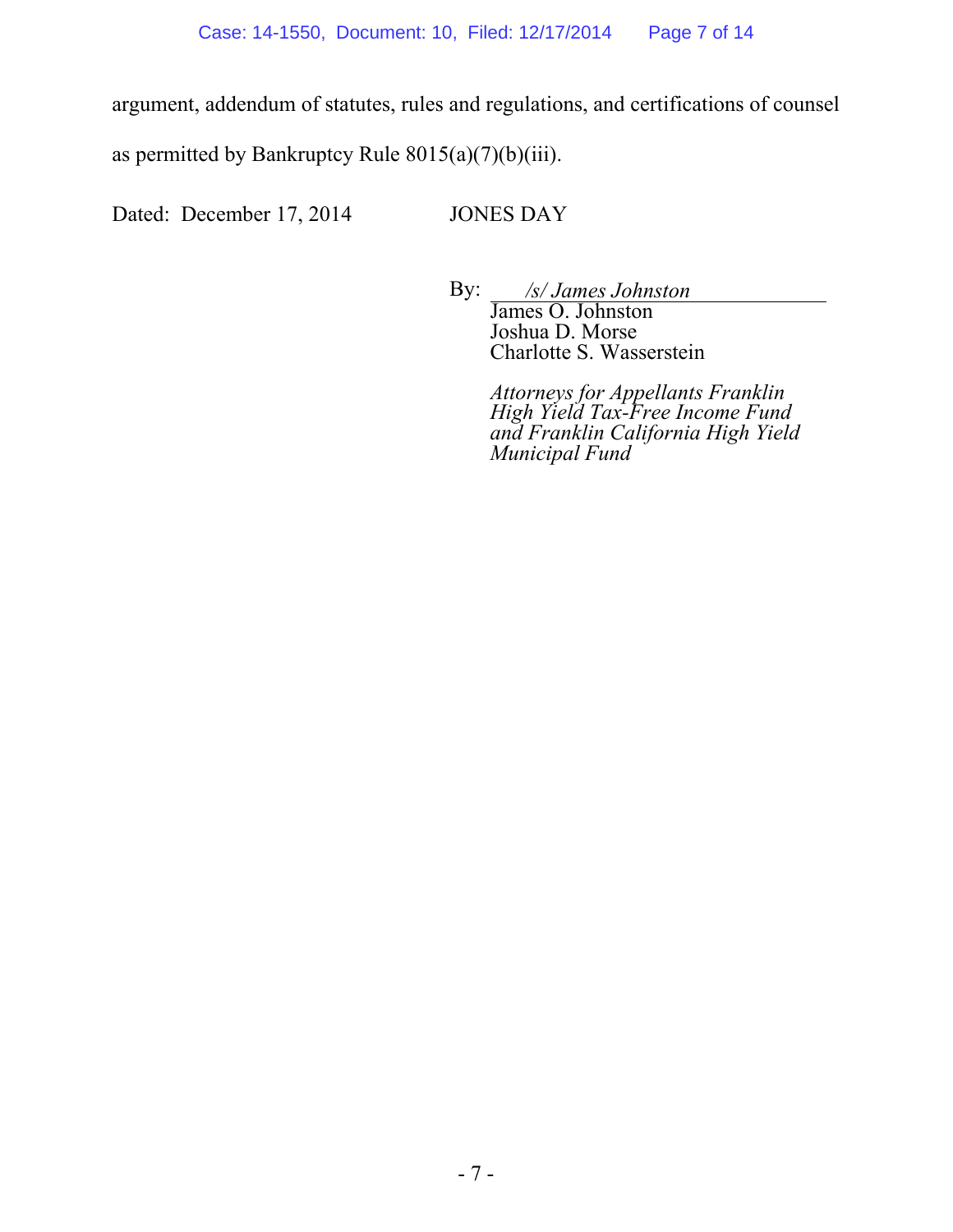James O. Johnston (Cal. Bar No. 167330) Charlotte S. Wasserstein (Cal. Bar. No. 279442) JONES DAY 555 South Flower Street, 50th Floor Los Angeles, CA 90071 Telephone: (213) 489-3939 Facsimile:  $(213)$  243-2539<br>Email: ijohnston@ione  $\hat{\mathbf{i}}$ iohnston $\hat{\mathbf{\omega}}$ jonesday.com

Joshua D. Morse (Cal. Bar No. 211050) JONES DAY 555 California Street, 26th Floor San Francisco, CA 94104 Telephone: (415) 626-3939 Facsimile:  $(415) 875-5700$ <br>Email: imorse@ionesda  $imorse@jonesday.com$ 

*Attorneys for Appellants Franklin High Yield Tax-Free Income Fund and Franklin California High Yield Municipal Fund* 

# **UNITED STATES BANKRUPTCY APPELLATE PANEL**

## **OF THE NINTH CIRCUIT**

| In re:                                                                                                             | BAP No. EC-14-1550                                                                                                                                         |
|--------------------------------------------------------------------------------------------------------------------|------------------------------------------------------------------------------------------------------------------------------------------------------------|
| CITY OF STOCKTON, CALIFORNIA,                                                                                      | Bankr. No. 12-32118                                                                                                                                        |
| Debtor.                                                                                                            | Chapter 9                                                                                                                                                  |
| FRANKLIN HIGH YIELD TAX-FREE<br><b>INCOME FUND AND FRANKLIN</b><br><b>CALIFORNIA HIGH YIELD</b><br>MUNICIPAL FUND, | <b>DECLARATION OF JOSHUA D.</b><br><b>MORSE IN SUPPORT OF</b><br><b>APPELLANTS' MOTION FOR</b><br><b>LEAVE TO EXCEED WORD</b><br><b>LIMIT REQUIREMENTS</b> |
| <i>Appellants,</i>                                                                                                 |                                                                                                                                                            |
| V.                                                                                                                 |                                                                                                                                                            |
| CITY OF STOCKTON, CALIFORNIA,<br>et al.,                                                                           |                                                                                                                                                            |
| <i>Appellees.</i>                                                                                                  |                                                                                                                                                            |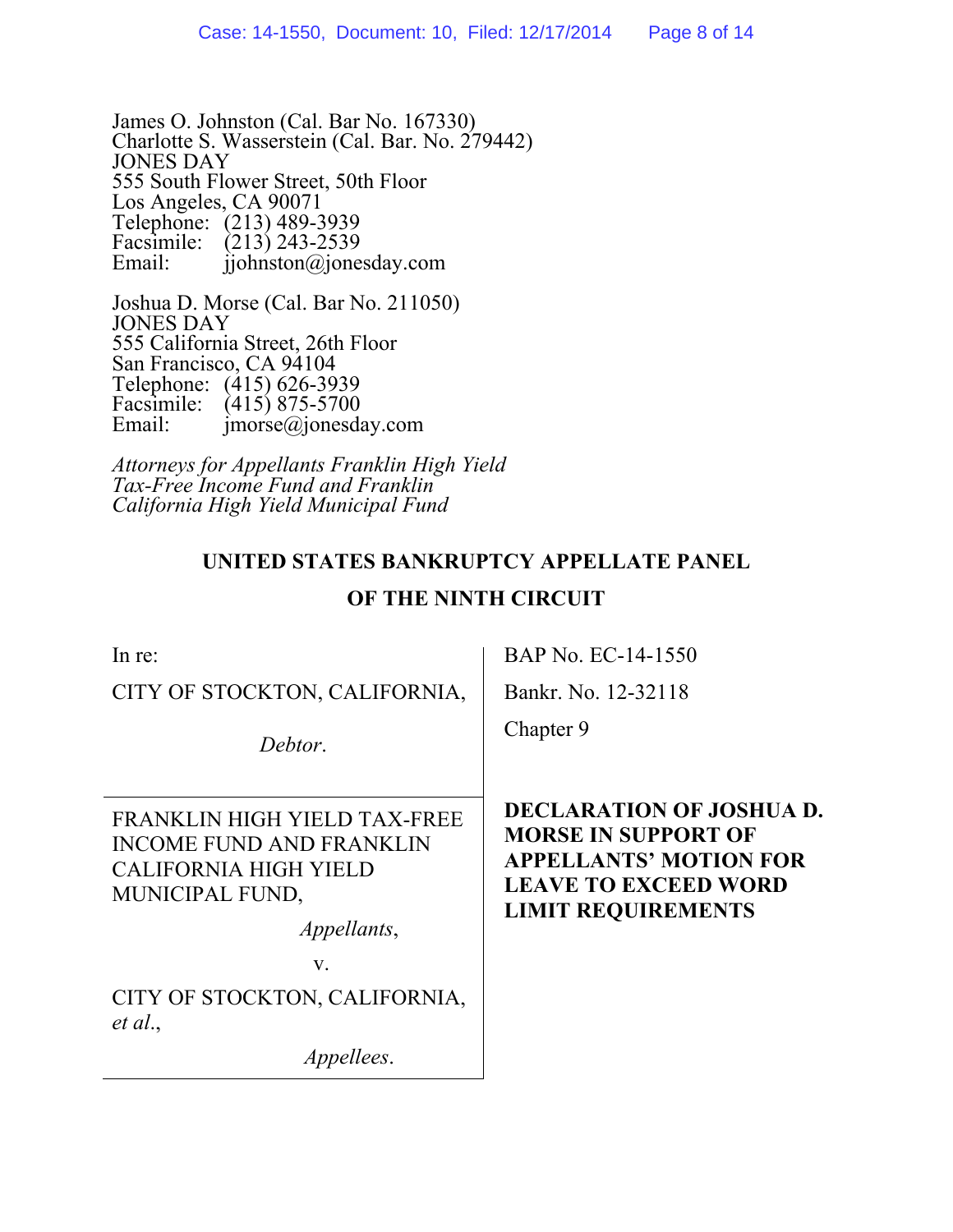## **DECLARATION OF JOSHUA D. MORSE**

I, Joshua D. Morse, hereby declare:

1. I am an attorney licensed to practice law in California and admitted to practice before, among other courts, the United States Court of Appeals for the Ninth Circuit. I am an attorney with the firm of Jones Day, counsel of record for Appellants Franklin High Yield Tax-Free Income Fund and Franklin California High Yield Municipal Fund (collectively, "Franklin"). I make this declaration pursuant to Bankruptcy Rule 8013(a)(2)(C) in support of *Appellants' Motion For Leave To Exceed Word Limit Requirements* (the "Motion").<sup>1</sup>

2. I have personal knowledge of the facts set forth herein and if called as a witness I could testify competently to such facts.

3. Pursuant to the Motion, Franklin seeks authorization to file principal briefs (appellant and appellee) of no more than 21,000 words each and a reply brief of no more than 10,500 words, in each case enlarging the word limitation set forth in Bankruptcy Rule 8015(a)(7)(B) by fifty percent. The Motion is Franklin's first request for such relief.

4. This appeal arises from the contested confirmation of a plan of adjustment in one of the largest, highest-profile, and hardest-fought municipal bankruptcy cases ever conducted under chapter 9 of the Bankruptcy Code.

 $\frac{1}{1}$ Initially capitalized terms not defined herein shall have the meaning set forth in the Motion.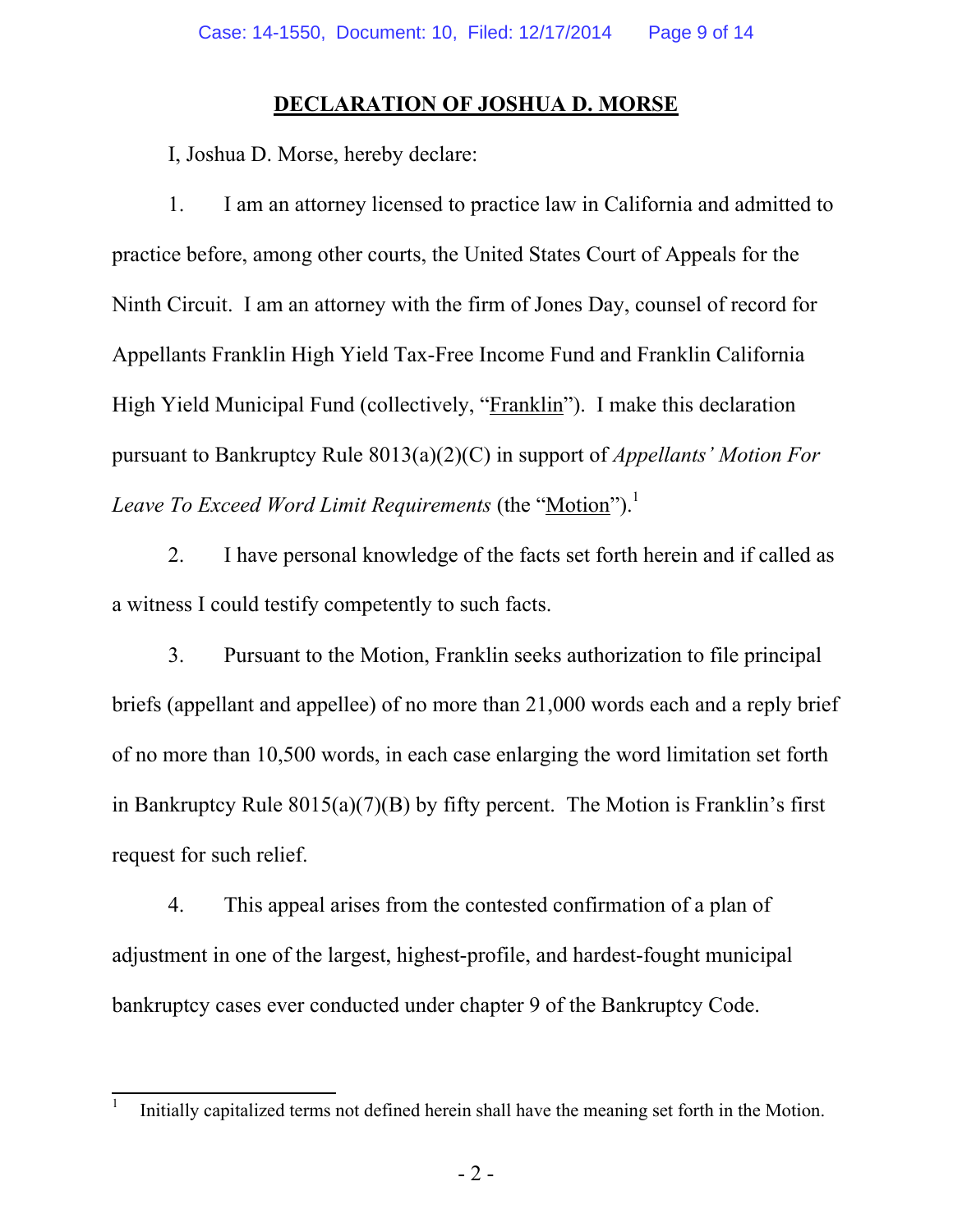5. Franklin is the sole beneficial owner of the \$35,080,000 Stockton Public Financing Authority Lease Revenue Bonds, 2009 Series A (Capital Improvement Projects) for which the City, as chapter 9 debtor, is liable. Pursuant to the Plan, Franklin has an allowed secured claim of \$4,052,000 and an allowed unsecured claim of \$32,551,625.93 in respect of those bonds.

6. The Plan provides for Franklin to be paid the full amount of its secured claim but <u>less than 1%</u> of its unsecured claim. The Plan does not provide for any other payments, compensation, or distributions to Franklin, now or in the future. As a result of that treatment, Franklin voted to reject the Plan and objected to its confirmation on several grounds. Following a one-week contested confirmation trial and substantial post-confirmation briefing and oral argument, on October 30, 2014, the Bankruptcy Court overruled Franklin's objections and confirmed the Plan pursuant to oral findings of fact and conclusions of law. A minute order reflecting the Bankruptcy Court's ruling was entered that same  $day^2$ but, to date, no confirmation order has been entered.

7. Franklin filed a notice of appeal of confirmation of the Plan on November 12, 2014. Franklin and the City have filed a joint motion requesting that the Court establish an agreed-upon briefing schedule pursuant to which, among other things, Franklin's principal brief would be due on March 2, 2015.

<sup>2</sup> [Bankr. Docket No. 1747].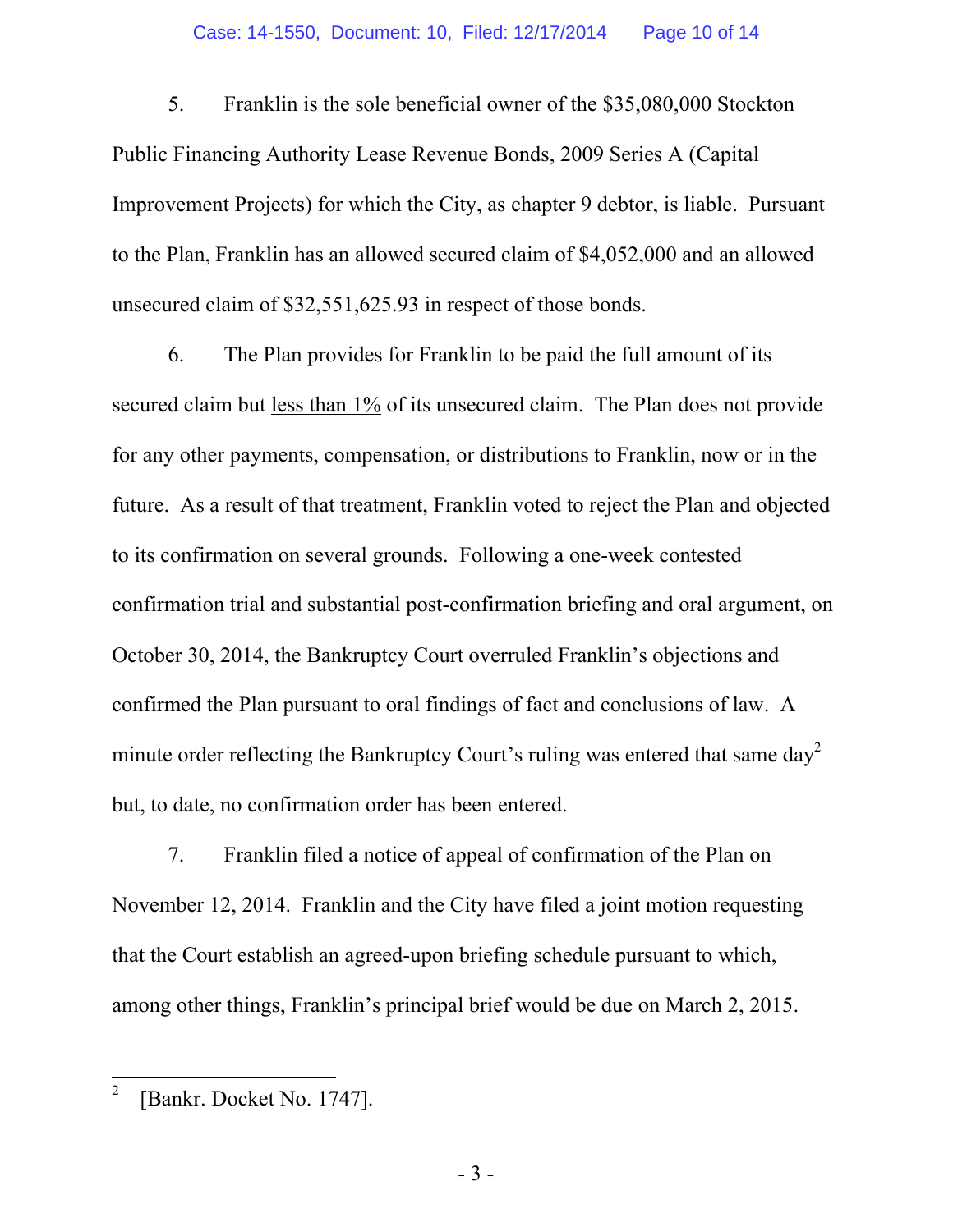Franklin files the Motion to request enlargement of the applicable word limitation on principal and reply briefs so that the parties are able to provide the Court with the factual background and legal analysis necessary for a full and fair adjudication of this appeal. The City has informed Franklin that it opposes the requested enlargement.

8. The record in this appeal is voluminous. The City's chapter 9 case has lasted more than two-and-a-half years. The hearing on confirmation consumed five full trial days – plus an additional full day of post-trial argument – and included the live testimony of thirteen fact and expert witnesses. Testimony from an additional seven fact witnesses was submitted via written declaration. The trial transcript runs more than 1,340 pages, and approximately 1,534 trial exhibits were admitted into evidence.

9. Franklin filed over 215 pages of objections to confirmation, and additional briefing respecting the Plan totaled over 783 pages (in pleadings filed by 11 other interested parties), for a total of nearly 1,000 pages of confirmationrelated briefing. Among other things, Franklin's objections raise a number of important issues as to which there is no binding authority, including (a) whether a chapter 9 plan of adjustment that provides a recovery of less than one cent on the dollar is in "the best interests of creditors" as required by section 943(b)(7) of the Bankruptcy Code; (b) whether the City improperly classified, disparately treated, and unfairly discriminated against Franklin's unsecured claim by providing

- 4 -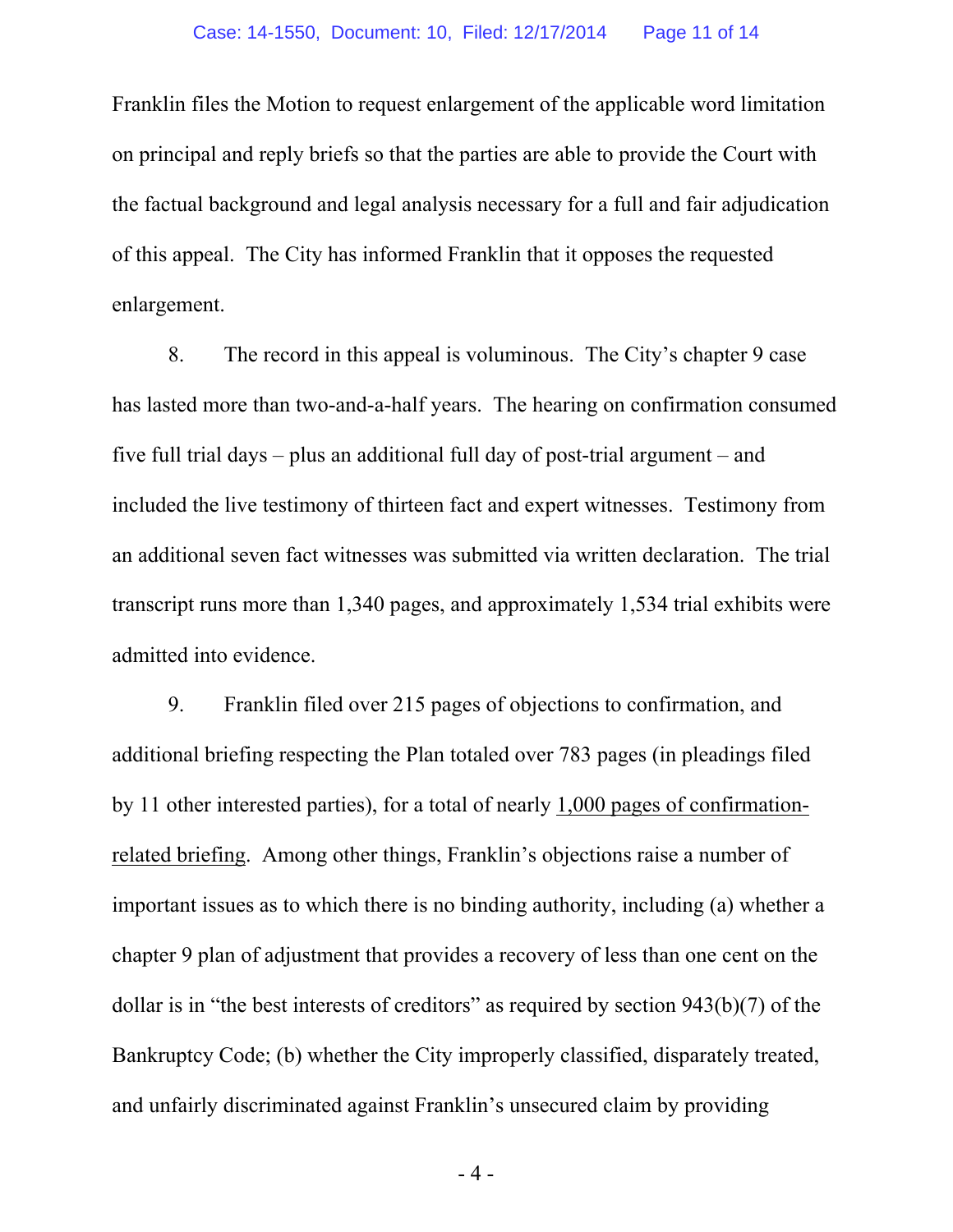similarly-situated unsecured creditors and claims with recoveries ranging from more than fifty cents on the dollar to payment in full; (c) whether the City was required to disclose and seek approval of more than \$13 million in fees that it paid to professionals during the bankruptcy case without court approval; (d) whether claims for retiree health benefits not payable for up to eighty years in the future must be discounted to present value for purposes of allowance in a chapter 9 case; and (e) whether the City acted in good faith in light of the Plan's punitive treatment of Franklin.

10. In addition to the City, a number of the City's other creditors participated in the confirmation proceedings and I believe that four or more creditors or creditor groups may seek to file briefs supporting the Plan on appeal.

I hereby declare under penalty of perjury under the laws of the State of California and the United States of America that the foregoing is true and correct. This Declaration was signed on December 17, 2014, at San Francisco, California.

> By: */s/ Joshua D. Morse*  Joshua D. Morse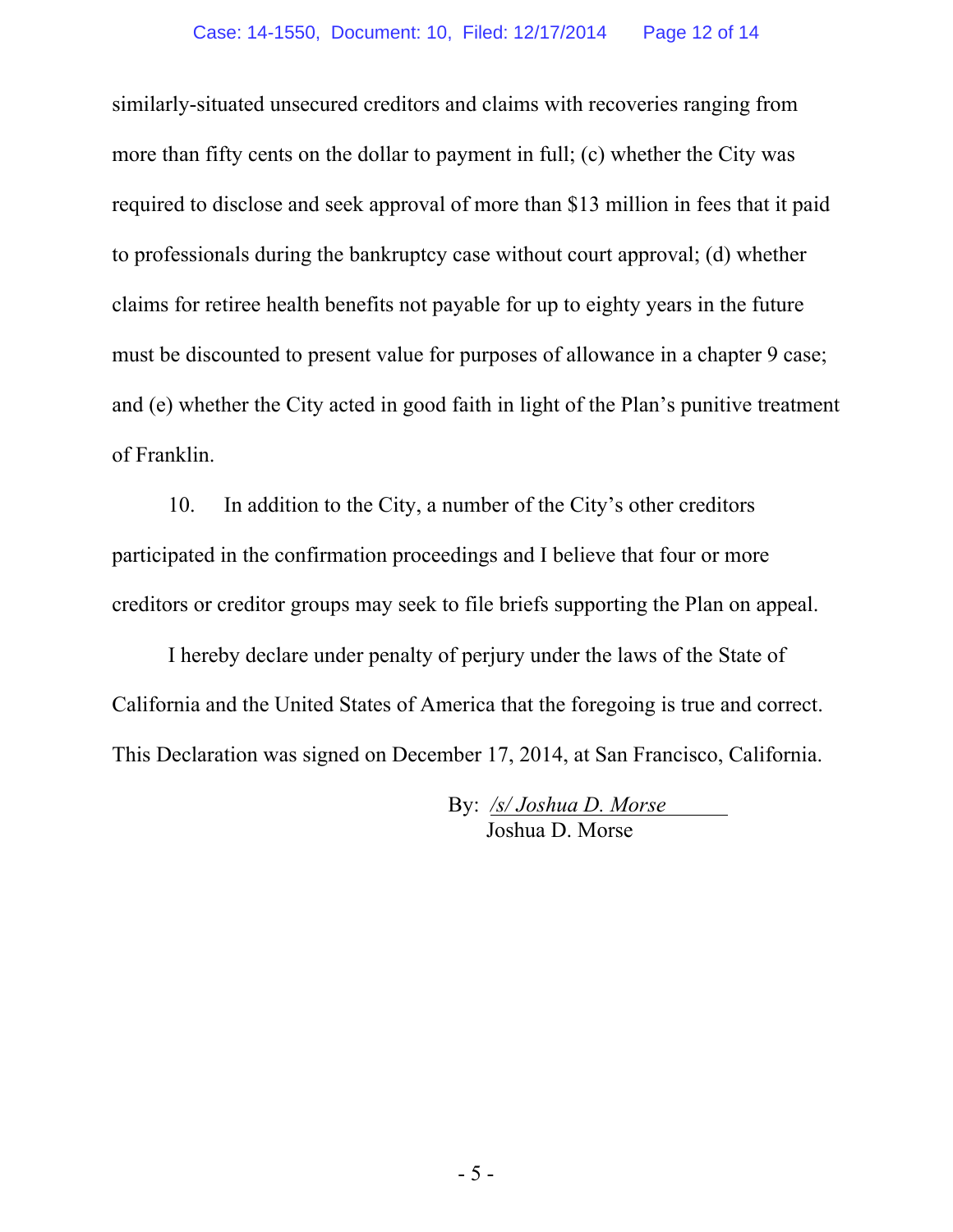#### **CERTIFICATE OF SERVICE**

 I hereby certify that I electronically filed the foregoing with the Clerk of the Court for the Bankruptcy Appellate Panel for the Ninth Circuit by using the appellate CM/ECF system on December 17, 2014.

Participants in the case who are registered CM/ECF users will be served by

the appellate CM/ECF system.

I further certify that some of the participants in the case are not registered

CM/ECF users. I have mailed the foregoing document by First-Class Mail,

postage prepaid, to the following non-CM/ECF participants:

Assured Guaranty Corp. and Assured Guaranty Municipal Corp. Jeffrey E. Bjork Jennifer A. Ratner Christina M. Craige 555 W 5th St. Los Angeles, CA 90013

Assured Guaranty Corp. and Assured Guaranty Municipal Corp. Christopher J Cox Weil, Gotshal & Manges LLP 201 Redwood Shores Parkway Redwood Shores, CA 94065

Assured Guaranty Corp. and Assured Guaranty Municipal Corp. Guy S. Neal SIDLEY AUSTIN LLP 1501 K St., N.W. Washington, DC 20005-0000